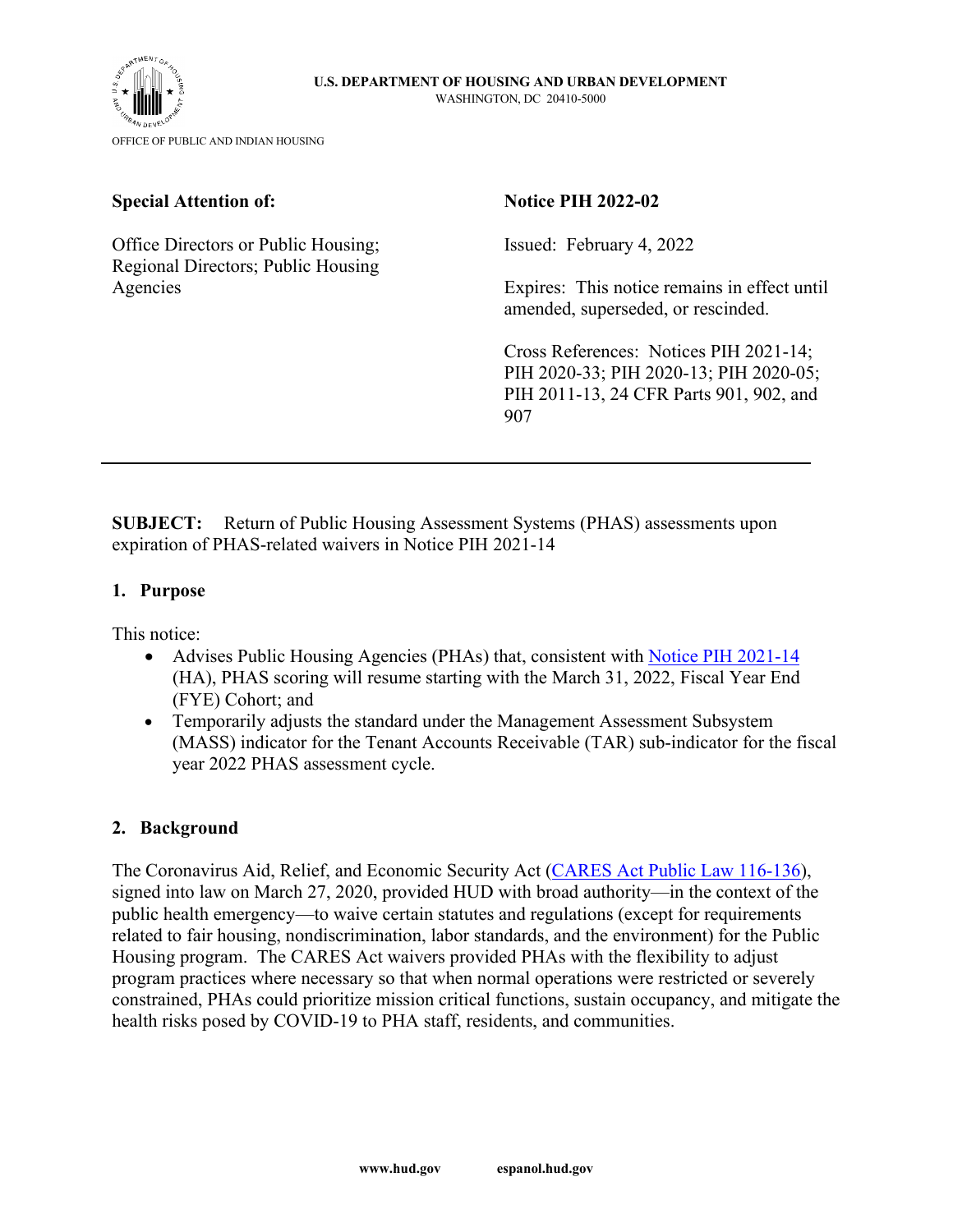One of the CARES Act waivers HUD implemented suspended PHAS assessments for PHAs with fiscal year end dates beginning March 31, 2020, through December 31, 2021. PHAS is the annual assessment process by which HUD fulfills its statutory requirement<sup>1</sup> to assess PHA administration of the Public Housing program. Through PHAS, HUD evaluates indicators—as defined by 24 CFR Part 902—that measure the performance of PHAs. These indicators measure a PHA's physical condition, financial condition, management operations, and Capital Fund obligation and occupancy. Ultimately, the culmination of these indicators establishes a PHAS score, which determines a PHA's designation of High, Standard, Substandard, or Troubled. These designations determine the frequency of PHAS assessments.

The CARES Act waivers enabled HUD to delay PHAS assessments and carry over a PHA's last PHAS score. The most recent PIH CARES Act waiver notice [\(PIH Notice 2021-14\(HA\)\)](https://www.hud.gov/sites/dfiles/PIH/documents/PIH2021-14.pdf), published on May 4, 2021, extended the period of availability for most CARES Act waivers through December 31, 2021, including the suspension of PHAS scoring. This period will not be extended. Thus, PHAS assessments will begin again, pursuant to statutory requirements, allowing HUD to make a more accurate, up-to-date determination of a PHA's performance.

Over the last year, HUD has started incrementally transitioning back to normal requirements associated with PHAS. On April 23, 2021, Secretary Fudge issued a letter to PHA Executive Directors, Multifamily Housing Owners, and Property Managers<sup>2</sup> stating that HUD would "substantially increase housing inspections" on June 1, 2021. Upon resuming inspections, HUD implemented various safety protocols to ensure that onsite inspections were operated in a safe and respectful manner in accordance with Centers for Diseases Control and Prevention (CDC) COVID-19 guidance. HUD resumed physical inspections of Public Housing properties on October 5, 2020. As part of these physical inspections, HUD extended the notification period from 14 days to 28 days. In addition, PHAs have resumed inspecting public housing units, and PHAs have continued to submit Financial Data Schedules (FDS) used to calculate the Financial Assessment Sub-system (FASS) Indicator under PHAS.

HUD has reviewed the financial data in FASS and determined that, with the implementation of the new MASS standard to account for TAR described in this notice, many PHAs do not need further modifications to PHAS related to the financial and management indicators. Specifically, HUD analyzed FDS data received for 1,182 PHAs with fiscal year end dates in March and June 2021 to evaluate how FASS and MASS indicators of the PHAS score would change if scores were issued using the TAR sub-indicator as described in this notice. HUD found that 91 percent of PHAs would have an improved or unchanged financial score, and 65 percent of PHAs would have an improved or unchanged management score. In April 2020, the occupancy rate using

<sup>&</sup>lt;sup>1</sup> Under Section 6 of the U.S Housing Act of 1937 [42 U.S.C. 1437 and **76 FR 10136**, Public [Housing Evaluation and Oversight: Changes to the Public Housing Assessment System \(PHAS\)](https://www.hud.gov/sites/documents/PHAS-INTERIMRULE.PDF)  [and Determining and Remedying Substantial Default; Interim Rule](https://www.hud.gov/sites/documents/PHAS-INTERIMRULE.PDF) 

<sup>&</sup>lt;sup>2</sup> Secretary Fudge's letter to PHA Executive Directors, Multifamily Housing Owners, and [Property Managers](https://www.hud.gov/sites/dfiles/PA/documents/Signed_Sec_Fudge_PHA_Letter.pdf) (dated April 23, 2021)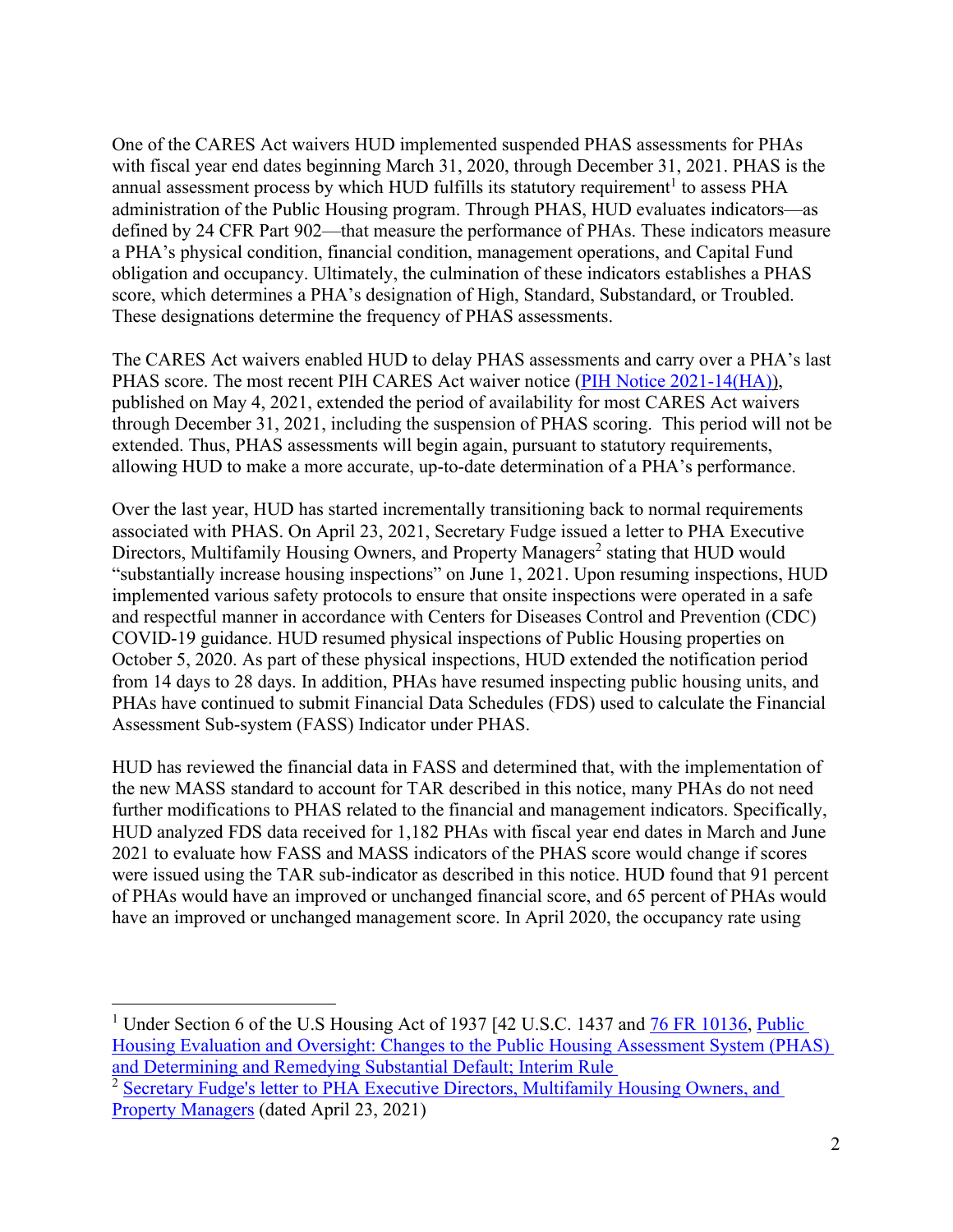HUD's Agency Priority Goal methodology<sup>3</sup> was 95.84 percent and experienced only a slight decline in December 2021 to 94.11 percent. Based on this data, HUD has determined that resuming PHAS scoring will not negatively impact many PHAs.

## **3. Statutory and Regulatory Responsibility to Resume PHAS Scoring and Annual Inspections in FY 2022**

PHAS assessment resumes in 2022 with the March 31, 2022, fiscal year end (FYE) cohort. Fiscal year (FY) 2022 assessments will be used by HUD as a baseline, wherein all qualified properties will be inspected under the Uniform Physical Condition Standards (UPCS). The resulting PHAS assessment and performance designation of (a) high, (b) standard, (c) substandard, or (d) troubled performer, will establish the subsequent assessment cycle and inspection interval for PHAs. HUD began UPCS inspections on January 1, 2022, for PHAs with fiscal years ending March 31, 2022. All current troubled agencies will be inspected by June 30, 2022, regardless of FYE, and will receive a FY22 PHAS assessment and designation. The remaining non-troubled agencies will be inspected according to their Fiscal Year End (FYE) cohort.

# **4. The MASS Indicator for the TAR Sub-Indicator for PHAS Scoring in Fiscal Year 2022**

The Public Housing Evaluation and Oversight: Changes to the Public Housing Assessment System (PHAS) and Determining and Remedying Substantial Default ("PHAS Interim Rule"), published on February 23, 2011, at [76 FR 10136,](https://www.hud.gov/sites/documents/PHAS-INTERIMRULE.PDF) became effective for PHAs with FYE March 31, 2011. Scoring for the MASS indicator is described in the Public Housing Assessment System (PHAS): Management Operations Scoring Notice (Management Assessment Subsystem, "MASS Scoring Notice") published on February 23, 2011, at [76 FR 10050.](https://www.hud.gov/sites/documents/MASS-SCORING.PDF) The MASS Scoring Notice explains that PHAs can receive up to five points for TAR, which generally measures the performance of a PHA's ability to collect rents and other charges.

The CARES Act included an eviction moratorium through July 31, 2020, and a 30-day notice prior to eviction filings for nonpayment of rent. At the same time, several States and localities issued eviction moratoriums. On September 4, 2020, the Centers for Disease Control (CDC) Director issued an order temporarily halting evictions in the United States due to the ongoing public health crisis. The initial CDC order expired on December 31, 2020, subject to extension, modification, or recission. The Consolidated Appropriations Act, 2021 (Public Law 116-260), extended that order until January 31, 2021, and the original CDC Order was extended multiple times due to the continued national emergency. On August 3, 2021, the CDC Director issued a new order

 $3$  The Agency Priority Goal (APG) for occupancy is a rate based on unit counts. The APG Occupancy rates applies the Capital Fund occupancy rate. The Capital Fund occupancy rate considers offline units as vacant. The MASS occupancy rate considers offline units as occupied. For example: Capital Fund occupancy counts units as occupied when an assisted tenant, employee or law enforcement personnel, non-assisted and special purpose tenant resides in the unit. The MASS occupancy rate excludes units approved by HUD to be offline for capital improvement, resident services, offices, litigation, and others.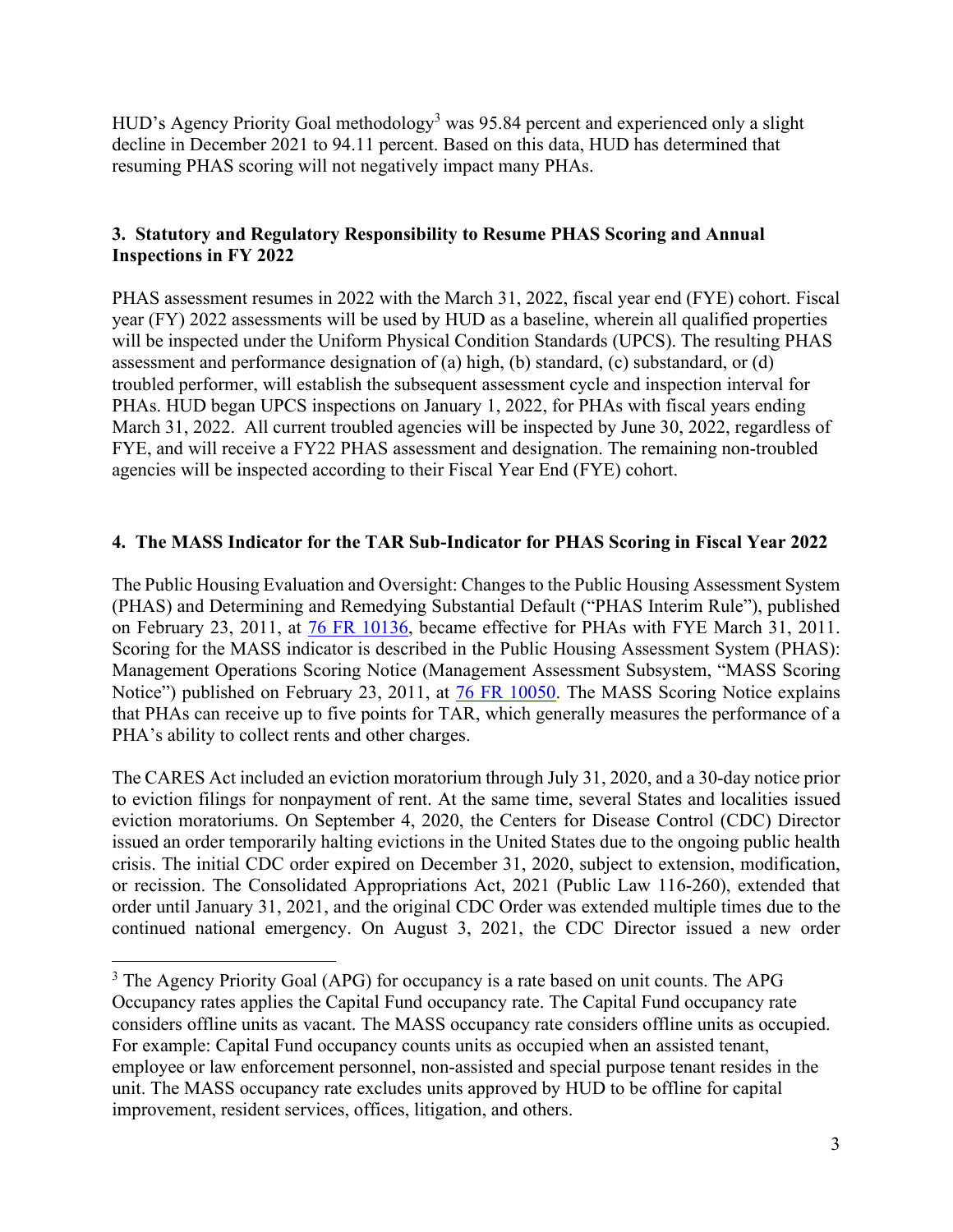temporarily halting evictions for persons in jurisdictions experiencing substantial or high rates of transmission. However, on August 26, 2021, the Supreme Court vacated the stay of a district court decision invalidating the original and new CDC order, holding that the applicants had a substantial likelihood of success on the merits. There have been, and continue to be, effective local and State eviction moratoria related to the ongoing pandemic.

These local, State, and Federal eviction moratoria have had a significant impact on rent collection and ultimately performance under the TAR sub-indicator. For many PHAs, the growth in TAR due to eviction moratoria resulted in an inability to perform usual processes for households who did not pay applicable rental payments during the PHAS assessment cycle. As a result, PHAs may not have been able to manage programs to the standards established in the MASS Scoring Notice for TAR. Further, despite the availability of emergency rental assistance at the local, State, and Federal levels, some jurisdictions-imposed restrictions, and limitations for such funding to reach HUD-assisted families. In these cases, despite efforts by PHAs to support families to apply for such assistance, many HUD-assisted families have not yet been able to receive such assistance. As such, HUD believes that PHAs may not have been able to manage programs to the standards established in the MASS Scoring Notice for TAR.

Due to the impact of the eviction moratoria on a PHA's ability to collect rent and manage rent collection activities, this notice advises that for PHAs with fiscal years ending March 31, 2022, June 30, 2022, September 30, 2022, and December 31, 2022, only, HUD is temporarily revising the scoring methodology for TAR. HUD believes that this temporary adjustment to the scoring notice will appropriately score PHAs for the impact of the eviction moratoria on PHA operations. Specifically, PHAs will receive five points for TAR if their tenant accounts receivable is 80 percent or greater. PHAs that have tenant accounts receivable between 60 percent and 79 percent will receive two points. PHAs that have tenant accounts receivable below 60 percent will receive zero points.

# **5. For Further Information**

PHAs that have questions or need technical assistance should email [REAC\\_TAC@hud.gov](mailto:REAC_TAC@hud.gov) or call Technical Assistance Center (TAC) at 1-888-245-4860, between the hours of 7:00 a.m. – 8:30 p.m. Eastern Standard time. Office of Real Estate Assessment Center, Office of Public and Indian Housing, Department of Housing and Urban Development, Attention: Technical Assistance Center/TR/DBA, 550 12<sup>th</sup> Street SW, Suite 100, Washington, DC 20410-5000.

## **6. Paperwork Reduction**

The information collection requirements contained in this notice have been approved by the Office of Management and Budget (OMB) under the Paperwork Reduction Act of 1995 (44 U.S.C. 3520) and assigned OMB Control Numbers 2577-0237, 2535-0106, 2502-0369 and 2535- 0107. In accordance with the Paperwork Reduction Act, HUD may not conduct or sponsor, and a person is not required to respond to, a collection of information unless the collection displays a currently valid OMB control number.